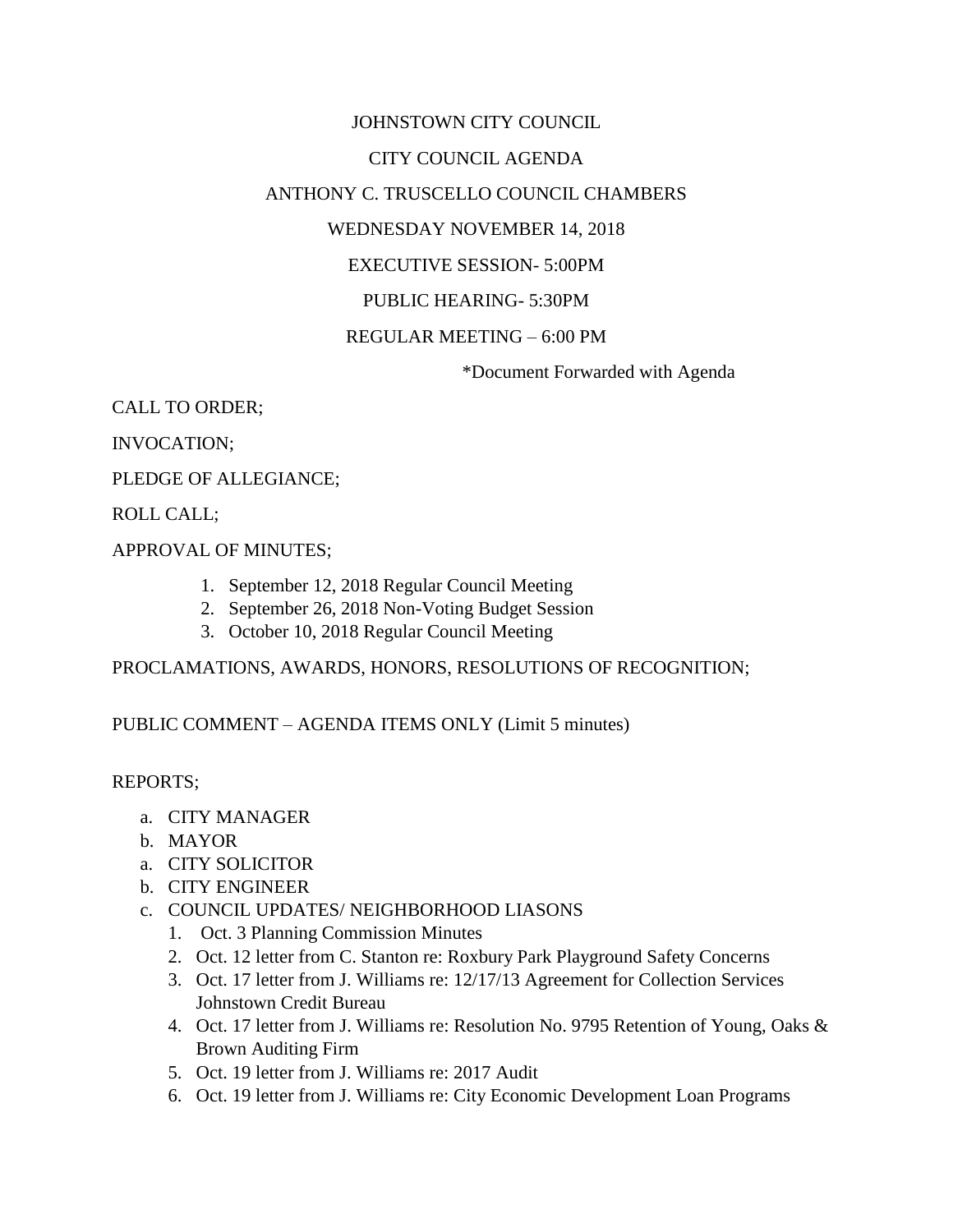- 7. Nov. 1 letter from J. Williams re: Johnstown Planning Commission
- 8. Nov. 5 letter from J. Williams re: Proposed 2019 Budget & Wage & Salary Ord.

PETITIONS;

## **ORDINANCES FOR FINAL READ**

- 1. BILL NO. 25 of 2018. AN ORDINANCE TO PARTIALY VACATE POPPY ALLEY FROM 143 LORAINE STREET TOWARDS CROYLE STREET TO THE END OF POPPY ALLEY IN JOHNSTOWN, PENNSYLVANIA, AS A PUBLIC THOROUGHFARE**.**
- 2. BILL NO. 27 OF 2018. AN ORDINANCE OF CITY COUNCIL OF THE CITY OF JOHNSTOWN, COUNTY OF CAMBRIA, COMMONWEALTH OF PENNSYLVANIA AMENDING ORDINANCE NO. 5246 PASSED FINALLY ON DECEMBER 13, 2017, AND AS AMENDED BY ORDINANCE NO. 5251 ON MARCH 15, 2018, AND AMENDED BY ORDINANCE NO. 5254 ON MAY 9, 2018, THE CITY OF JOHNSTOWN 2018 WAGE AND SALARY ORDINANCE, TO AMEND THE 2018 WAGE AND SALARY ORDINANCE TO BE PAID ALL ELECTED OFFICIALS AND EMPLOYEES OF THE VARIOUS DEPARTMENTS AND BUREAUS OF THE CITY OF JOHNSTOWN FOR THE CALENDER YEAR WITH AN EFFECTIVE DATE THE DAY AFTER FINAL APPROVAL OF CITY COUNCIL
- 3. BILL NO. 30 OF 2018. AN ORDINANCE OF CITY COUNCIL OF THE CITY OF JOHNSTOWN, PENNSYLVANIA, AMENDING ORDINANCE 5245 PASSED FINALLY DECEMBER 13, 2017 TO AMEND THE 2018 BUDGET, MORE SPECIFICALLY REVENUE AND EXPENDITURES BUDGET FOR THE SEWER RENTAL/ UPGRADE/ MAINTENANCE/ REPAIR FUND, BUDGET EXHIBIT (A) TO REFLECT INCREASED SEWER FUND BUDGET REVENUE DUE TO HIGHER PROJECTED REVENUES FROM SANITATION SEWER UPGRADE CHARGE FEES AND INCREASE OF NON-ELIGIBLE PENNVEST RELATED PAVING EXPENDITURE LINE ITEM, AS DETAILED ;AND TO FURTHER REPLACE LANGUAGE REFERENCING THESE MATTERS BEING RESOLVED TO INSTEAD STATE THAT THESE MATTERS ARE ORDAINED AND ENACTED AND CHANGE ANY OTHER LANGUAGE REFERENCING RESOLUTION TO INSTEAD REFERENCE AN ORDINANCE.\*
- 4. BILL NO. 31 OF 2018. AN ORDINANCE OF THE CITY OF JOHNSTOWN CHANGING TRAFFIC FLOW FROM ONE WAY TO TWO WAY ON BAUMER STREET FROM SPRUCE STREET TO TEAK STREET.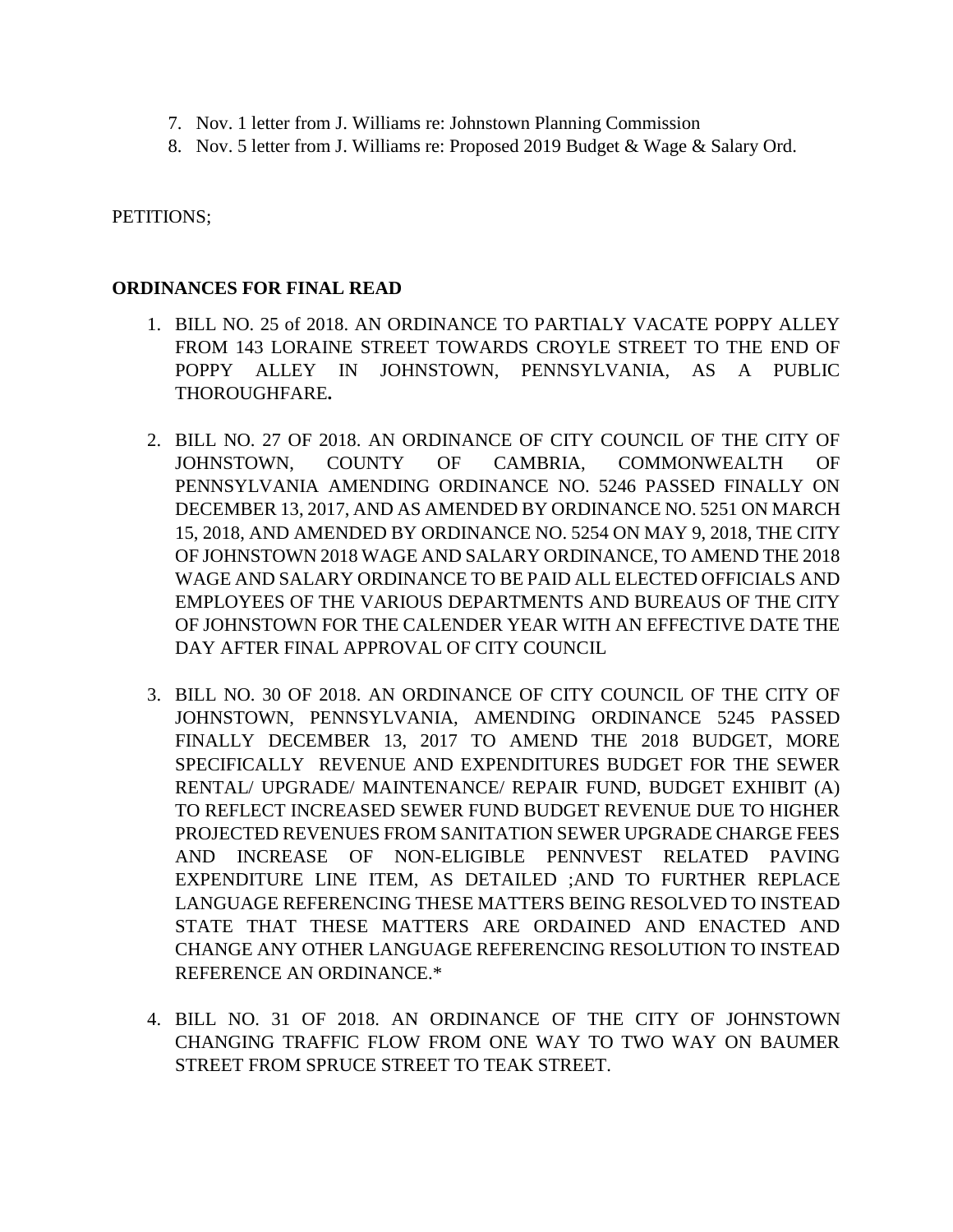- 5. BILL NO. 32 OF 2018. AN ORDINANCE AMENDING ORDINANCE NO. 5245, PASSED FINALLY ON DECEMBER 13, 2017 AND REPEALING AND REPLACING ORDINANCE NO. 5250, PASSED FINALLY ON MARCH 15, 2018; NO. 5253, PASSED FINALLY ON MAY 9, 2018; AND NO. 5257 PASSED FINALLY ON JULY 11, 2018, IN ORDER TO PROVIDE FOR THE PROPER ALLOCATION OF REVENUE AND EXPENSES RELATED TO THE BROAD STREET SEWER PROJECT, SHPO HISTORICAL SURVEY, SALARY CHANGES ARRIVING FROM THE ADOPTION OF COLLECTIVE BARGAINING AGREEMENTS, ADJUST THE EXECUTIVE SECRETARY/ CITY CLERK POSITION AND DEPARTMENT, REALIZE A SHORTFALL OF REVENUE FROM THE RECREATION FUND, REALOCATE FUNDS REFLECTING LACK OF RECEIPT OF 2018 ECONOMIC DEVELOPMENT ASSISTANCE GRANT, AND TO ALLOCATE REIMBURSEMENT FUNDS TO THE 2018 UDAG BUDGET, FOLLOWING PUBLIC NOTICE AND A PUBLIC HEARING.
- 6. BILL NO. 35 OF 2018. AN ORDINANCE ESTIMATING THE AMOUNT OF REVENUES TO BE RECEIVED BY THE CITY OF JOHNSTOWN FROM VARIOUS SOURCES AND APPROPRIATING SPECIFIC SUMS ESTIMATED TO BE REQUIRED FOR SPECIFIC PURPOSES FOR THE OPERATIONS FOR THE VARIOUS BUREAUS, DEPARTMENTS, AND THE PAYMENT OF DEBT SERVICE OBLIGATIONS OF THE CITY OF JOHNSTOWN, PENNSYLVANIA, FOR THE CALENDER YEAR BEGINNING JANUARY 1, 2019;
- 7. BILL NO. 36 OF 2018. AN ORDINANCE FIXING THE SALARIES AND WAGES TO BE PAID ALL ELECTED OFFICIALS AND EMPLOYEES OF THE VARIOUS DEPARTMENTS AND BUREAUS OF THE CITY OF JOHNSTOWN, PENNSYLVANIA, FOR THE CALENDAR YEAR BEGINNING JANUARY 1, 2019;

## **ORDINANCES FOR FIRST READ**

1. BILL NO. 28 OF 2018. AN ORDINANCE DIRECTING THE CAMBRIA COUNTY BOARD OF ELECTIONS TO PLACE ON THE MAY 2019 MUNICIPAL PRIMARY ELECTION BALLOT, FOR THE CITY OF JOHNSTOWN, THE BALLOT REFERENDUM QUESTION FOR CONSIDERATION BY THE REGISTERED VOTERS OF THE CITY OF JOHNSTOWN, WHICH IF RECEIVING A MAJORITY OF THE VOTES CAST, ESTABLISHES A GOVERNMENTAL STUDY COMMISSION, AND FURTHER THE ELECTION OF SEVEN (7) GOVERNMENTAL STUDY COMMISSIONERS DURING THE MAY, 2019 MUNICIPAL PRIMARY ELECTION, PURSUANT TO THE COMMONWEALTH OF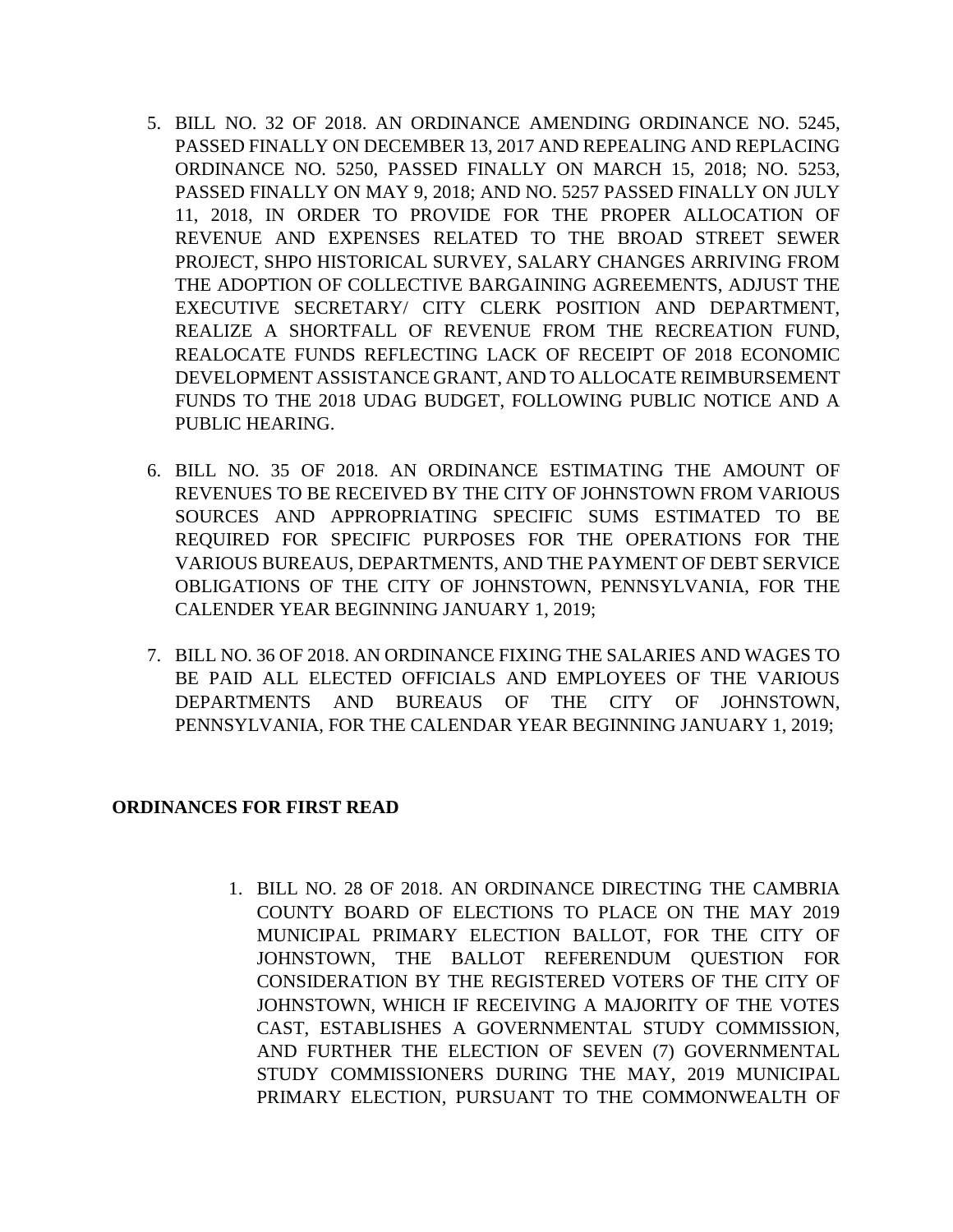PENNSYLVANIA 53. Pa C.S. Chapters 29 (Home Rule), 30 (Optional Plans) & 31 (Optional Plans) Home Rule Charter and Optional Plan Laws**. (Tabled 10/10/18)**

- 2. BILL NO. 29 OF 2018. AN ORDINANCE AMENDING ORDINANCE NO. 5102, PASSED 3-28-12 AND/ OR ANY AND ALL SUBSEQUENT AMENDMENTS, AND THE CODIFIED ORDINANCES OF THE CITY OF JOHNSTOWN; CHAPTER 1484 TITLED: RESIDENTIAL RENTAL PROPERTY REGISTRATION AND MORE SPECIFICALLY, SUBSECTION 1484.05 REGISTRATION AND LICENSING OF RSIDENTIAL RENTAL PROPERTIES, BY ADDING SUBSECTION 1484.05.01 TITLED: POSTING OF NON-COMPLIANT PROPERTY REGISTRATION AND INSPECTION REQUIREMENTS. **(Tabled 10/10/18)**
- 3. BILL NO. 37 OF 2018. AN ORDINANCE AMENDING ORDINANCE 4438, PASSED SEPTEMBER 23, 1987 AND KNOWN AS THE "REALTY TRANSFER TAX ORDINANCE OF THE CITY OF JOHNSTOWN," AS CODIFIED AT CHAPTER 88 OF THE CITY OF JOHNSTOWN PENNSYLVANIA CODE OF ORDINANCES BY INCREASING THE RATE OF TAX FROM ONE PERCENT (1%) TO TWO AND ONE HALF PERCENT (2.5%) COMMENCING FEBRUARY 1, 2019.\*

## **RESOLUTIONS;**

- 1. A RESOLUTION OF THE CITY OF JOHNSTOWN, CAMBRIA COUNTY, PENNSYLVANIA AUTHORIZING THE CITY MANAGER TO INITIATE THE TRANSFER OF FUNDS TO ELIMINATE THE RESPECTIVE 2018 CITY OF JOHNSTOWN OPERATING BUDGET DEFICIT BALANCES, AND MORE SPECIFICALLY, BUDGET EXHIBIT (A) AS DETAILED\*
- 2. A RESOLUTION OF THE CITY COUNCIL OF THE CITY OF JOHNSTOWN, CAMBRIA COUNTY, PENNSYLVANIA, DIRECTING THE CITY MANAGER WITH THE ASSISTANCE OF THE CITY SOLICITORS TO PROCEED WITH AND ADVERTISE FOR REQUEST FOR PROPOSALS FOR THE SALE OF CITY OWNED TIMBER AS IDENTIFIED IN THE TIMBER INVENTORY/ APPRAISAL OF AUGUST 2015, PREPARED BY MICHAEL BARTON FORESTRY CONSULTING AND THE EADS GROUP**.(Tabled 10/10/18)**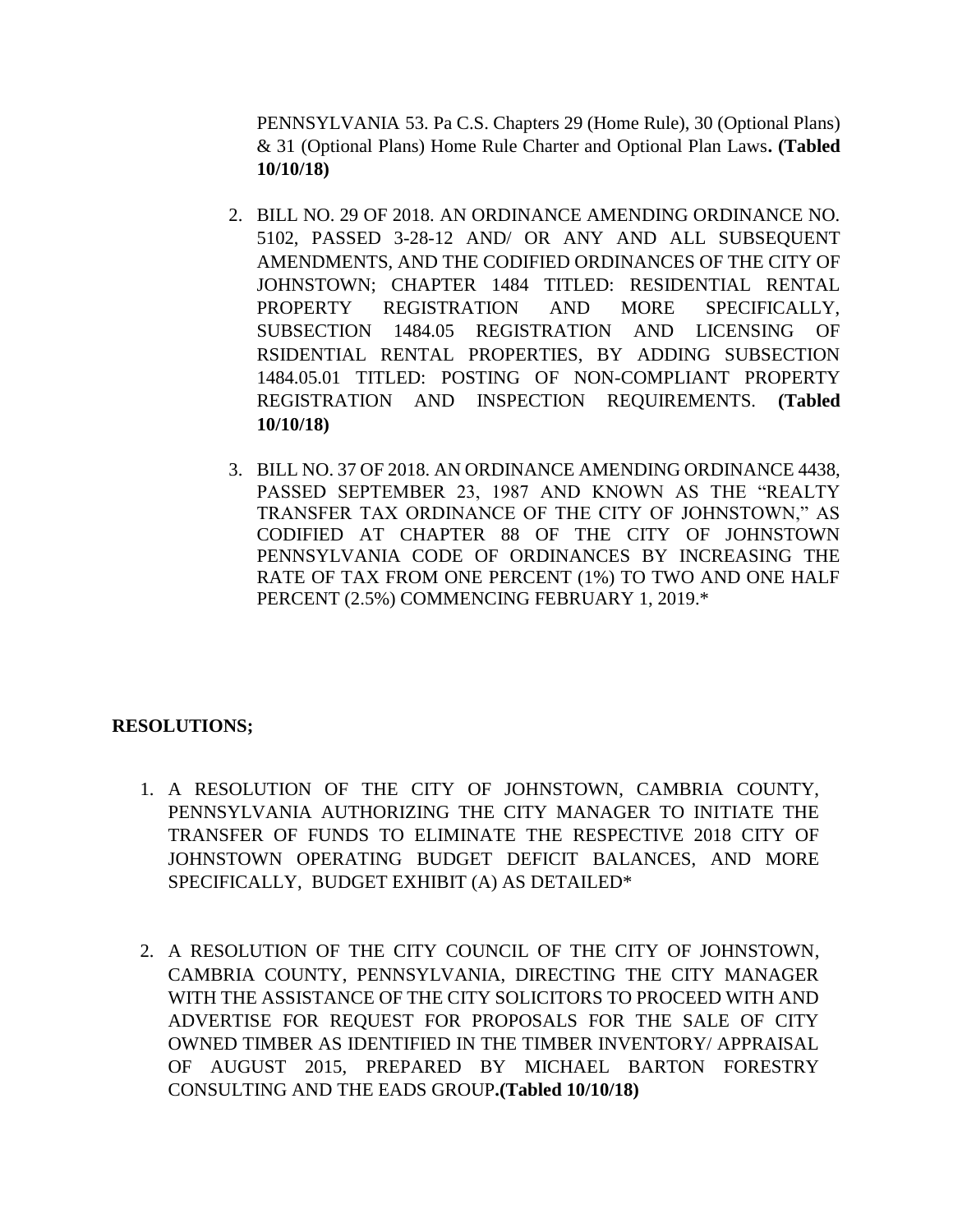- 3. A RESOLUTION OF THE CITY COUNCIL OF THE CITY OF JOHNSTOWN, CAMBRIA COUNTY PENNSYLVANIA DIRECTING THE CITY MANAGER AND THE CITY SOLICITOR TO SEEK REQUEST FOR PROPOSALS (RFP), AND OR QUOTES FROM AT LEAST (2) QUALIFIED TESTING PERSONS, FIRMS, AND LLC FOR FURTHER TESTING AND MONITORING OF THE ENTIRE PUBLIC SAFETY BUILDING, INCLUDING ALL FLOORS AND BASEMENTS FOR PRESENCE OF MOLD AND OTHER HAZARDOUS CONDITIONS, INCLUDING BUT NOT LIMITED TO AIR QULAITY, ELECTRICAL, FLOODING, ROOF STORM AND RAIN WATER INFILTRATION INTO ALL AREAS OF THE BUILDING AND TO DIRECT THE CITY MANAGER TO CLOSE AND RESTRICT TOTAL ACCESS TO THE PUBLIC SAFETY BUILDINGBY JOHNSTOWN POLICE PERSONNEL, POLICE RECORDS PERSONNEL, JOHNSTOWN FIRE PERSONNEL, JOHNSTOWN REDEVELOPMENT AUTHORITY PERSONNEL AND THE GENERAL PUBLIC.\*
- 4. A RESOLUTION OF THE CITY COUNCIL OF THE CITY OF JOHNSTOWN, CAMBRIA COUNTY PENNSYLVANIA DIRECTS THE CITY MANAGER THRU THE ASSISTANCE OF THE BEARD LEGAL GROUP-CITY SOLICITORS TO CONTACT THE CITY OF JOHNSTOWN'S INSURANCE CARRIERS REGARDING THE CITY'S ABILITY TO INSURE CONTINUING LIABILITY COVERAGES WITH REQUIRED STANDARDS FOR THE SAFETY OF PERSONS USING AND VISITING ANY OF THE (14) STATED AND ACKNOWLEDGED CITY PLAYGROUNDS AS PUBLISHED ON THE CITY'S INTERNET WEBSITE, INCLUDING ON SITE COMPLIANCE INSPECTIONS BY AN INDEPENDENT QUALIFIED PERSONS, FIRMS AND LLC.\*
- 5. A RESOLUTION OF THE CITY COUNCIL OF THE CITY OF JOHNSTOW, CAMBRIA COUNTY, PENNSYLVANIA SEEKING THE SECRETARY OF THE COMMONWEALTH OF PENNSYLVANIA'S DEPARTMENT OF COMMUNITY AND ECONOMIC DEVELOPMENT REQUESTING, PURSUANT TO THE ACT OF JULY 10, 1987 (P.L. 246, NO. 47, KNOWN AS THE MUNICIPALITIES FINANCIAL RECOVERY ACT, TO RECOMMEND THE CITY OF JOHNSTOWN BE PLACED UNDER RECIEVERSHIP PURSUANT TO THE "ACT"\*
- 6. A RESOLUTION OF CITY COUNCIL OF THE CITY OF JOHNSTOWNA A RESOLUTION OF THE CITY OF JOHNSTOWN, PENNSYLVANIA AUTHORIZING THE CITY MANAGER TO SIGN ALL DOCUMENTS NECESSARY TO EXECUTE AN AGREEMENT WITH A. LIBERONI, INC. AWARDING CONTRACT 2017-09 FOR THE CONSTRUCTION OF THE KERNVILLE SANITARY/STORM SEWER SEPARATION PROJECT.\*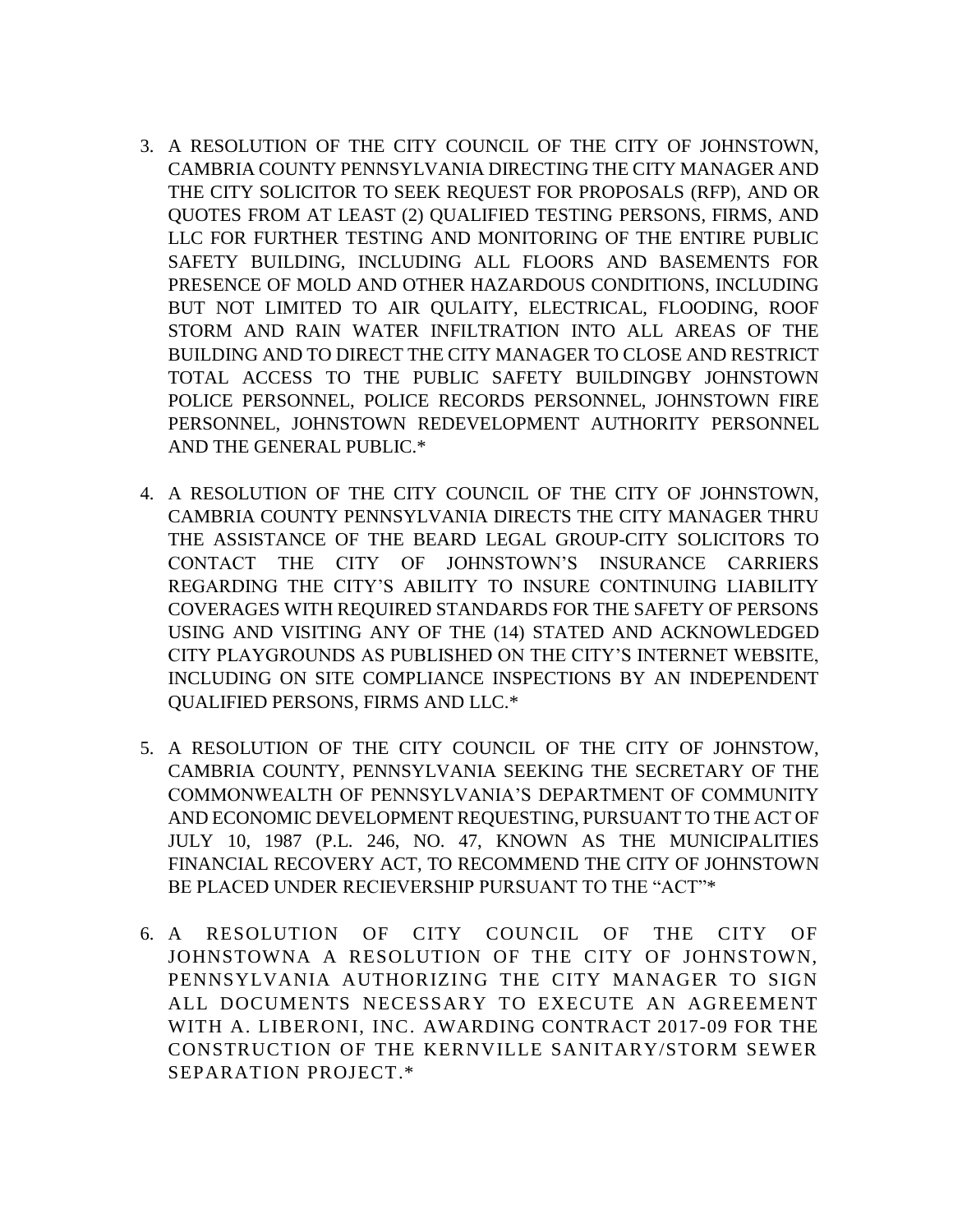- 7. A RESOLUTION OF THE CITY COUNCIL OF THE CITY OF JOHNSTOWN AUTHORIZING THE CITY MANAGER TO SIGN ALL DOCUMENTS NECESSARY TO SUBMIT THE NECESSARY PAPERWORK ON BEHALF OF SNYDER ENVIRONMENTAL SERVICES, INC. TO THE PENNSYLVANIA DEPARTMENT OF TRANSPORTATION IN ORDER TO SUPPLY THE HIGHWAY RESTORATION AND MAINTENANCE BOND FOR THE KERNVILLE SANITARY/STORM SEWER SEPARATION PROJECT CONTRACT 2017-08.\*
- 8. A RESOLUTION OF CITY COUNCIL OF THE CITY OF JOHNSTOWN, PENNSYLVANIA AUTHORIZING THE CITY MANAGER TO SIGN ALL DOCUMENTS NECESSARY TO EXECUTE AN AGREEMENT WITH SNYDER ENVIRONMENTAL SERVICES, INC. AWARDING CONTRACT 2017-08 FOR THE CONSTRUCTION OF THE KERNVILLE SANITARY/STORM SEWER SEPARATION PROJECT.\*
- 9. A RESOLUTION OF CITY COUNCIL, OF THE CITY OF JOHNSTOWN, PENNSYLVANIA AUTHORIZING THE CITY MANAGER AND CITY SOLICITOR TO RETAIN VALBRIDGE PROPERTY ADVISORS TO PERFORM A PRELIMINARY APPRAISAL REVIEW ON THE SALEM FAMILY LIMITED PARTNERSHIP, PROPERTY IN CONNECTION WITH TAX ASSESSMENT APPEAL LITIGATION.\*
- 10. A RESOLUTION OF CITY COUNCIL, OF THE CITY OF JOHNSTOWN, PENNSYLVANIA AUTHORIZING THE CITY MANAGER AND CITY SOLICITOR TO RETAIN VALBRIDGE PROPERTY ADVISORS TO PERFORM A PRELIMINARY APPRAISAL REVIEW ON THE RICHARD I. SOMIARI AND STELLA A. SOMIARI, PROPERTY IN CONNECTION WITH TAX ASSESSMENT APPEAL LITIGATION.\*
- 11. A RESOLUTION OF CITY COUNCIL, OF THE CITY OF JOHNSTOWN, PENNSYLVANIA AUTHORIZING THE CITY MANAGER AND CITY SOLICITOR TO EXECUTE THE ATTACHED SETTLEMENT AGREEMENT WITH WALNUT MANAGEMENT CORPORATION, TO RESOLVE A TAX ASSESSMENT APPEAL REGARDING PROPERTY LOCATED AT 132 WALNUT STREET, JOHNSTOWN, PA 15901, AND TO TAKE ANY/ALL ACTIONS NECESSARY TO EFFECTUATE SAME.\*
- 12. A RESOLUTION OF CITY COUNCIL, OF THE CITY OF JOHNSTOWN, PENNSYLVANIA AUTHORIZING THE CITY MANAGER AND CITY SOLICITOR TO EXECUTE THE ATTACHED SETTLEMENT AGREEMENT WITH JOHNSTOWN MEDICAL DEVELOPMENT CORPORATION TO RESOLVE A TAX ASSESSMENT APPEAL REGARDING PROPERTIES LOCATED AT 321 MAIN STREET JOHNSTOWN, PA 15901, AND 332 LOCUST STREET JOHNSTOWN, PA 15901 AND TO TAKE ANY/ALL ACTIONS NECESSARY TO EFFECTUATE SAME.\*